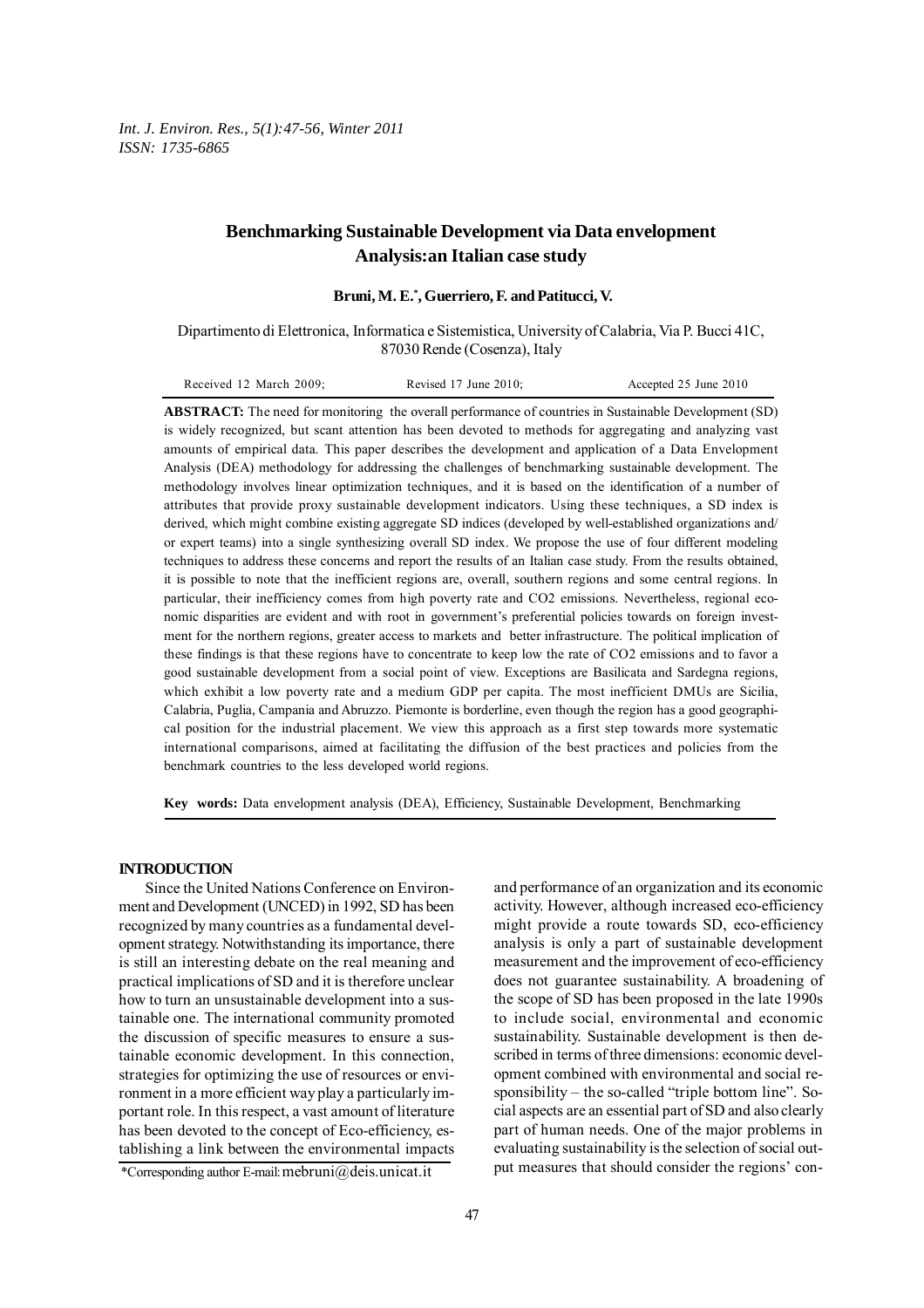tribution towards improving the present and future quality of life. This includes contributions to improving the quality of life of local communities, as well as longer-term strategic initiatives. In addition to the problem of selecting and quantifying social measures, there is also the problem of how to incorporate them into a DEA model. We explore the question of how social well being measures can and should be treated in a DEA model. To do this, we performed a case study, applying different techniques suggested in the literature to a real performance data for a group of Italian regions.

Sustainability is one of the most discussed concept in the international political debate, due to the inherent complexity tied to the simultaneous presence of three different and equally important aspects: economic, social and environmental. This interest has recently stimulated many studies aimed at developing suitable quantitative tools for an economy on the road of sustainable society. Kuosmanen et al. (2004) examines the so-called 'benefit of doubt' weighting method as a tool for identifying SD benchmarks, which combines 14 existing aggregate SD indices into a single synthesizing overall SD index. Hoffrén et al. (2008) study implementation of eco-efficiency and sustainable development in Finnish environmental companies. Harou et al. (2007) deal about environmental sustainable development in relationship with projects which have an important environmental dimension. Gladwin et al. (2006), after reviewing a broad array of indicators and origins of social un-sustainability, propose a set of working principles of socially sustainable business. However, in none of these studies DEA techniques for benchmarking SD has been a focal point of interest.

Data Envelopment Analysis (DEA) is a well established methodology for the assessment of performance of homogeneous decision making units (DMUs), with multiple inputs and outputs by some specific mathematical programming model. DEA has been extensively used to estimate the technical efficiency of DMUs in a variety of application areas. In the context of sustainable development performance measurements, a major concern is how to treat social (which often are quality of life measures) and environmental indicators into DEA models. In this respect, very often the concept of ecoefficiency has been used as a proxy for a sustainable development efficiency index. However, eco-efficiency is necessary, but not sufficient for sustainable development since it tries o combine economic efficiency and ecological efficiency of production systems under a single heading, ignoring the social dimension. The research area of eco-efficiency and its practical measurements is very diversified by nature. Within the DEA methodological framework, Scheel (2002) introduces a new radial measure that decreases undesirable output and desirable output as well, without separating the two categories. Chung et al. (1997) introduce a directional distance function and use it as a component in a productivity index. Korhonen et al. (2004), by analyzing various ways to deduce the ecoefficiency index, develop different models in two approaches that optimize the ecological performance in assorted input/output orientations or mix orientations, on the basis of the CCR standard DEA model (Charnes et al. 1978). Färe et al. (2004) join environmental technology and gauge performance in terms of increased good output and decreased undesirable output under directional distance function in an alternative approach. Dyckoff et al. (2001), starting on a generalization of basic DEA models, derive a multi-dimensional value function incorporating specifications for ecological applications.

Zhou et al. (2006) develop a two slacks-based efficiency measures for modeling environmental performance on the basis of environmental DEA technology to estimate the impacts of environmental regulations and economic-environmental performance. Zhou et al. (2008), instead, present a discussion about environmental DEA technologies and propose pure and mixed measures under different situations, with an application on measuring the carbon emission performance of eight world regions. Zaim et al. (2004), recognizing that air pollution is mainly a by-product of manufacturing activity, propose a new definition of pollution intensity and a new technique to measure the aggregate pollution intensity. Bosetti et al. (2004) discuss a methodology to assess the performances of tourism management of local governments considering both economic and environmental aspects. Ramanathan (2001) compares different energy technologies, in particular renewable technologies, using DEA. Avalos-Gonzalez et al. (2006) benchmark electricity distribution zones within the Mexican electricity industry using DEA. The economical and technical efficiency measures obtained suggest that internal (non-regulated) Total Quality Management (TQM) programs might also have a positive impact over efficiency, as measured by DEA.

# **Techniques for benchmarking sustainable development within the DEA framework**

DEA is a linear programming technique for measuring the efficiency of multiple Decision Making Units (DMUs) where the structure of multiple inputs and outputs makes comparisons difficult. DEA provides a means of calculating relative efficiency levels within a group of DMUs. The sustainability concept, following the "triple bottom line" definition, takes into account an economic index, an environmental index and a social index. In this paper we extend the Fare et al. (2004) approach to develop an index of SD perfor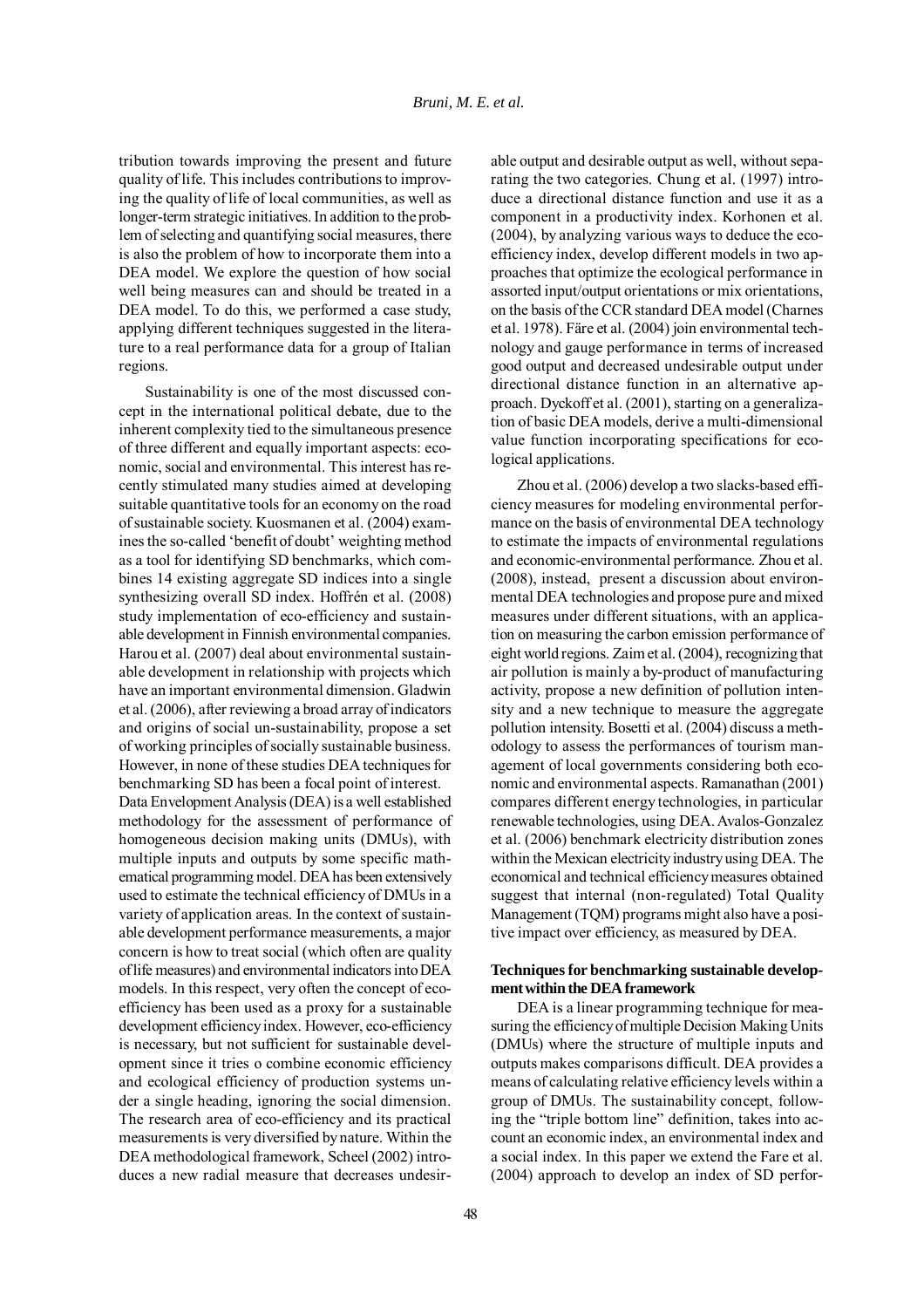mance, by decomposing overall sustainability into the three dimensions. With this aim, let us consider the general case of k homogeneous Decision Making Units (DMUs). For each DMU, let us define :

 $I \in \mathfrak{R}^n$  input set with index i;

 $O \in \mathfrak{R}^t$  economical output set with index j;

 $E \in \mathbb{R}^q$  environmental undesirable output set with index p;

 $S \in \mathbb{R}^m$  social undesirable output set with index q.

 $x_i^k$  the amount of input i;

 $y_j^k$  the amount of economic desirable output j;

 $b<sub>p</sub><sup>k</sup>$  the amount of environmental undesirable output p;

 $a_a^k$  the amount of social undesirable output w.

Taking in account these sets, variables and data, different models for SD efficiency are presented.

### **Model A**

In the first model, we incorporate into a standard efficiency DEA model, the social and environmental outputs in order to achieve an SD efficiency index (Sustainable Development efficiency index).

The first model is based on the idea of presenting social and environmental outputs as inputs and of optimizing SD efficiency through the maximization of the good outputs production and the minimization of both undesirable social and environmental outputs and the inputs used.

An input orientation has been chosen to highlight the minimization of the inputs used and the importance of the minimization of unwanted environmental and social aspects.

The decisional problem can be mathematically represented as follows:

$$
\max E = \frac{\sum_{j \in O} t_j y_j^0}{\sum_{i \in I} w_i x_i^0 + \sum_{p \in E} \beta_p b_p^0 + \sum_{q \in S} \delta_q a_q^0}
$$

s.t.

$$
\frac{\sum_{j\in O} t_j y_j^0}{\sum_{i\in I} w_i x_i^0 + \sum_{p\in E} \beta_p b_p^0 + \sum_{q\in S} \delta_q a_q^0} \le 1, \ \forall k
$$
  

$$
t_j, \beta_j, \delta_j, \omega_i \ge \varepsilon \text{ (where } \varepsilon \ge 0)
$$

The real number  $\varepsilon > 0$  is a so-called non-Archimedean element defined to be smaller than any positive real number. The problem considered is a fractional programming model, thus, it is necessary to fix either the input set or the output set. Using a standard technique to transform it into a linear mode, we obtain the following model (Model A) adapted from (Korhonen, 2004):

$$
d^* = \min \left[ \theta + \varepsilon \left( \sum_{i \in I} s_i + \sum_{j \in O} s_j + \sum_{p \in E} s_p + \sum_{q \in S} s_q \right) \right]
$$
  
s.t.  

$$
\sum_{k=1}^K \lambda^k x_i^k + s_i = \theta x_i^0 \quad \forall i \in I
$$
  

$$
\sum_{k=1}^K \lambda^k y_j^k - s_j = y_i^0 \quad \forall j \in O
$$
  

$$
\sum_{k=1}^K \lambda^k b_p^k + s_p = \theta b_p^0 \quad \forall p \in E
$$
  

$$
\sum_{k=1}^K \lambda^k a_q^k + s_q = \theta a_q^0 \quad \forall q \in S
$$
  

$$
\lambda^k \ge 0 \qquad \forall k = 1, ..., K
$$
  

$$
s_i, s_j, s_p, s_q \ge 0
$$

 $\theta$  is free in sign

This primal model is a mixed standard input-output oriented primal model. The objective is twofold: to decrease the input value and, at the same time, to reduce the bad output quantity, in order to increase the SD efficiency.

The point on the efficient frontier, used to evaluate the performance of the DMU<sup>0</sup>, is:

$$
\hat{x}_i^0 = \theta x_i^0 - s_i^* = \sum_{k \in E^0} \lambda^{k*} x_i^k \qquad \forall i \in I
$$

$$
\hat{b}_p^0 = \theta^* b_p^0 - s_p^* = \sum_{k \in E^0} \lambda^{k*} b_p^k \qquad \forall p \in E
$$

$$
\hat{y}_j^0 = y_j^0 + s_j^* = \sum_{k \in E^0} \lambda^{k^*} y_j^k \qquad \forall j \in O
$$

$$
\hat{a}_q^0 = \theta^* a_q^0 - s_q^* = \sum_{k \in E^0} \lambda^k a_q^k \qquad \forall q \in S
$$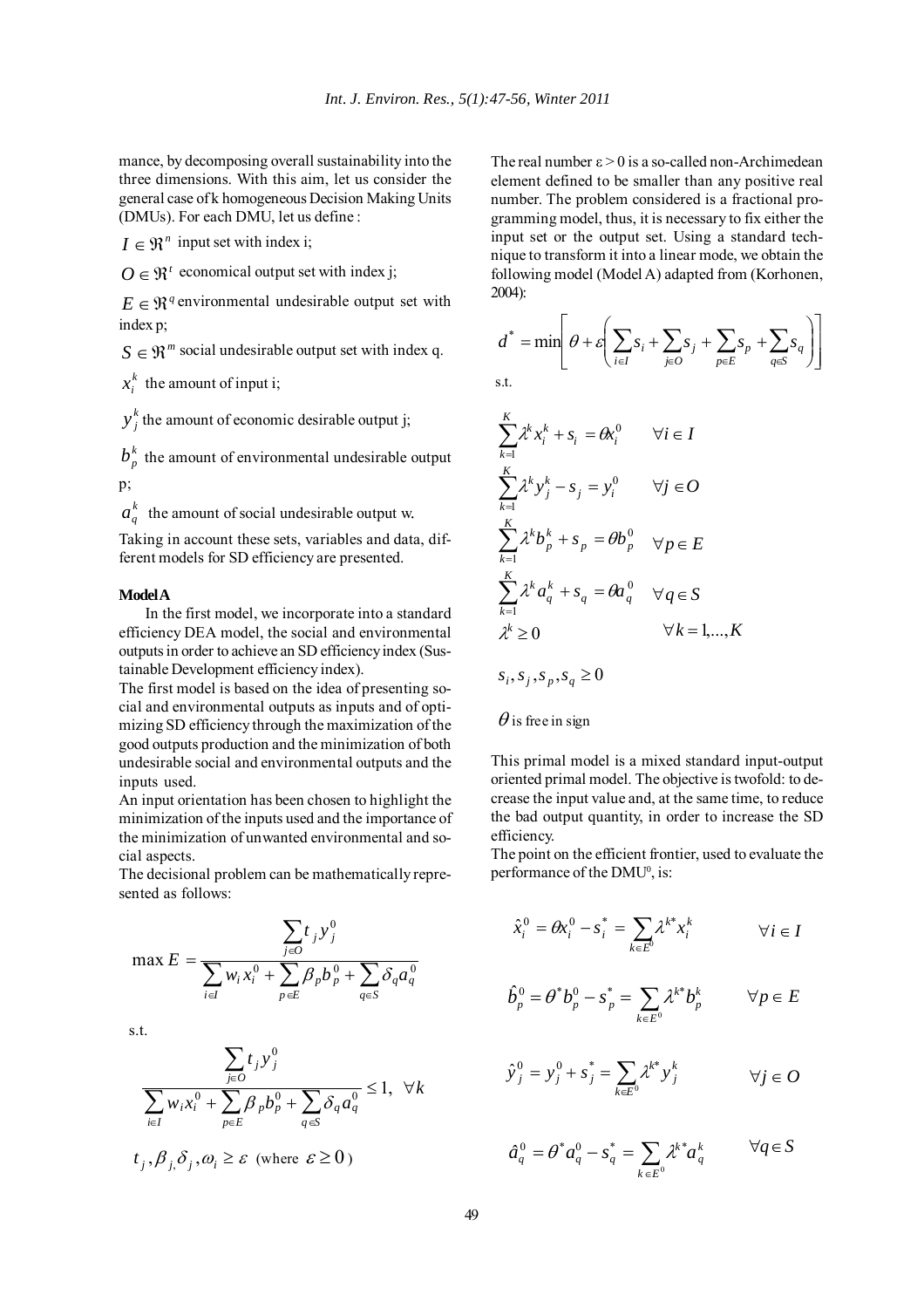Where  $E^0$  is the reference set defined by:

$$
E^0 = \left\{ j, p, q \mid \lambda^{k^*} > 0 \right\}
$$

with

$$
j\in O, p\in E, q\in S.
$$

Each inefficient DMU is associated with its optimal reference point. The reference point may be an observed DMU or a convex combination of observed DMUs. Clearly, the improved DMU with  $(\hat{x}_i^0, \hat{y}_j^0, \hat{b}_p^0, \hat{a}_q^0)$  values is efficient.

#### **Model B**

Another practical model for measuring efficiency and providing a standardized index is the output oriented model firstly proposed by Tyteca (1996).We propose an adaptation of the abovementioned model and we call this model Model B, reported in the sequel.

 $\theta^* = \min \theta$ 

s.t.

$$
\sum_{k=1}^{K} \lambda^k x_i^k \le x_i^0
$$
  
\n
$$
\forall i \in I
$$
  
\n
$$
\sum_{k=1}^{K} \lambda^k y_j^k \ge y_j^0
$$
  
\n
$$
\sum_{k=1}^{K} \lambda^k b_p^k = \theta b_p^0
$$
  
\n
$$
\forall j \in O
$$
  
\n
$$
\sum_{k=1}^{K} \lambda^k a_q^k = \theta a_q^0
$$
  
\n
$$
\forall q \in S
$$
  
\n
$$
\lambda^k \ge 0
$$
  
\n
$$
\forall k = 1,...,K
$$

# $\theta$  free in sign

This outputs oriented model is particularly attractive because it provides a pure SD performance measure for DMU0, because only the adjustment of social and environmental outputs is allowed. It provides an aggregated and standardized efficiency measure (greater than 0 but not more than 1) for measuring SD performance. Note that Models A and B as well as other existing DEA-based models for environmental performance measurement adopt a radial efficiency measure. A limitation of these models is that they have a weak

discriminating power (they do not consider the slacks in inputs nor in outputs), so that many DMUs with an efficiency rate equal to 1 cannot be directly compared and ranked.In addition, these models adjust social and environmental outputs by the same proportion. However, the obtained efficient targets may not be preferred by decision makers for economical or political considerations. Therefore, it is meaningful and practical to extend a radial efficiency measure to a non-radial one in the context of SD performance measurement.

### **Model C**

Following the concept of a slacks- based measure (SBM) of efficiency in traditional DEA framework (Cooper *et al.,* 2000; Tone, 2001) and in an environmental context (Zhou *et al.,* 2006), we present the following *slack- based measures* model (Model C):

$$
\rho^* = \min \frac{1 - \frac{1}{n} \sum_{i=1}^n \frac{s_i}{x_i^0}}{1 + \frac{1}{n} \sum_{j=1}^n \frac{s_j}{y_j^0}}
$$

s.t.

$$
\sum_{k=1}^{K} \lambda^k x_i^k + s_i = x_i^0
$$
  

$$
\forall i \in I
$$

$$
\sum_{k=1}^{K} \lambda^k y_j^k - s_j = y_j^0
$$
  

$$
\forall j \in O
$$

$$
\sum_{k=1}^{K} \lambda^k b_p^k = \theta^* b_p^0 \qquad \forall p \in E
$$

$$
\sum_{k=1}^{K} \lambda^k a_q^k = \theta^* a_q^0 \qquad \forall q \in S
$$

$$
\lambda^k \ge 0 \qquad \forall k = 1,...,K
$$

$$
s_i, s_j, s_p, s_q \ge 0
$$

Notice that Model (C) can be used to evaluate the economic inefficiency of DMU0 by a slacks-based efficiency measure after its undesirable social and environmental aspects are adjusted to their minimum lev-

els. In fact, the model uses the optimal value  $\rho^*$  of the Model B to evaluate the value of the slacks in input and in desirable outputs.

A larger  $\rho^*$  indicates that DMU0 performs better in the aspect of pure economic performance; instead a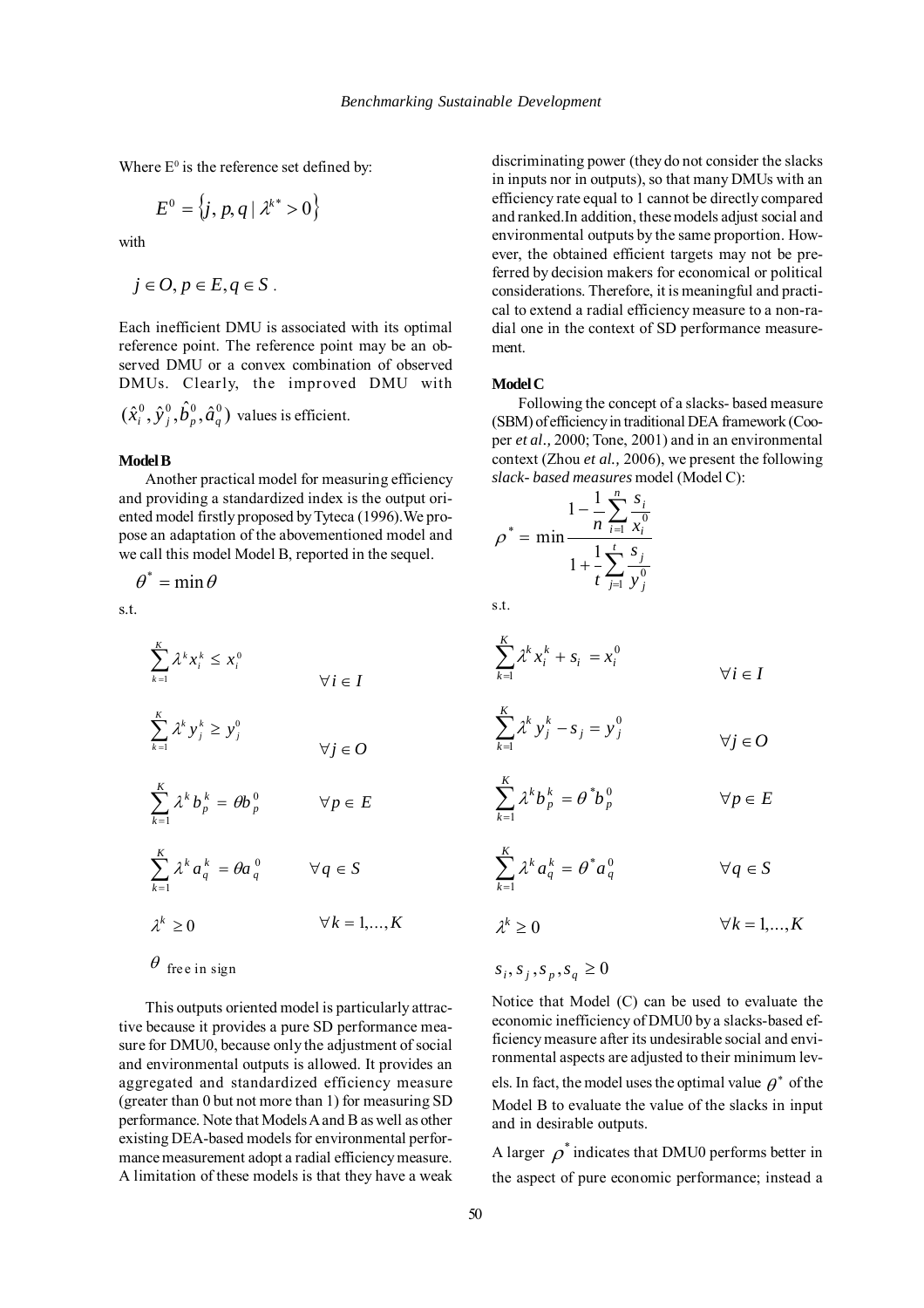larger  $\theta^*$  indicates that DMU0 performs better in the aspect of pure SD efficiency.

The slack variables could be used to identify and estimate the causes of economic inefficiency. A DMU is

efficient if:  $\rho^* = 1$  and  $s_i^* = s_j^* = s_p^* = s_q^* = 0$ , for each input and good output.

A value of  $\rho^*$  < 1 means that all inputs and all good outputs can be simultaneously increased/reduced without altering the mix proportions in which they are produced.

The point on the efficient frontier used to evaluate the performance of the DMU0 is:

$$
\hat{x}_i^0 = x_i^0 - s_i^* = \sum_{k \in E^0} \lambda^k x_i^k \qquad \forall i \in I
$$

$$
\hat{b}^0_p = \theta^* b^0_p = \sum_{k \in E^0} \lambda^k b^k_p \qquad \forall p \in E
$$

$$
\hat{y}_j^0 = y_j^0 + s_j^* = \sum_{k \in E^0} \lambda^{k*} y_j^k \qquad \forall j \in O
$$

$$
\hat{a}_q^0 = \theta^* a_q^0 = \sum_{k \in E^0} \lambda^{k*} a_q^k \qquad \forall q \in S
$$

where  $E^0$  is the reference set and each inefficient DMU is associated with its optimal target value.

Clearly, the improved DMU with  $(\hat{x}_i^0, \hat{y}_j^0, \hat{b}_p^0, \hat{a}_q^0)$ values is SD-SBM efficient.

By integrating environmental- social inefficiency and economic inefficiency, the slacks- based SD efficiency measure (SBSD) is the following:

# $SBSD = \theta^* \times \rho^*$

This composite index contains information about the whole inefficiencies that interest each decision making unit since it combines economic and sustainability performance. Readily, if SBSD=1, the DMU0 is fully efficient in both sense, otherwise it presents some inefficiencies in the economic efficiency and/or in SD efficiency.

# **Model D**

Another possibility is to adapt and extend the additive model as introduced by Charnes et al. (1985), to sustainable efficiency evaluation. The standard additive model avoids the problem of choosing between input and output orientations, and aims at maximizing outputs and minimizing inputs simultaneously. The proposed additive model reflects all inefficiencies that it is possible to identify in every input, good output and bad output.

The information on the reductions/increase of the input/output are given by slacks values, treated, directly, in the objective function. The use of slacks in the objective function insures that the resulting objective will be dimensionless. The Model (D) takes the following form:

$$
z^* = \max \sum_{t \in I \cup O \cup E \cup S} g_t s_t
$$

s.t.

$$
\sum_{k=1}^{K} \lambda^k x_i^k + s_i = x_i^0
$$
  
\n
$$
\sum_{k=1}^{K} \lambda^k y_j^k - s_j = y_j^0
$$
  
\n
$$
\sum_{k=1}^{K} \lambda^k b_p^k + s_p = b_p^0
$$
  
\n
$$
\sum_{k=1}^{K} \lambda^k a_q^k + s_q = a_q^0
$$
  
\n
$$
\forall q \in S
$$
  
\n
$$
\lambda^k \ge 0
$$
  
\n
$$
s_i, s_j, s_p, s_q \ge 0
$$
  
\n
$$
\forall k = 1, ..., K
$$

The introduction of user-specified weights  $g_t$  is due to a generalization to improve the classical additive model. For example, the "range adjusted measure" (RAM) implemented by Cooper et al. (1999) could be used.

A DMU is efficient if and only if:  $z^* = 0$  and  $s_i^* = s_j^* = s_n^* = s_a^* = 0$ , for each input i and output j. Otherwise, a DMU is inefficient if at least one com-

ponent  $s_k$  of the slack variables is not zero. In technical terms, efficiency can be regarded as

weighted distance from DMU to a reference point on the efficient frontier defined by the value of  $\lambda^k$ 

 $(\lambda^k \geq 0)$ . The reference set E0 represents the SD benchmarks, targets for each input and output (good and bad output) that would improve the DMU efficiency in order to achieve the maximum value.

Thus, the point on the efficient frontier used to evaluate the performance of the DMU0 is:

$$
\hat{x}_i^0 = x_i^0 - s_i^* = \sum_{k \in E^0} \lambda^k x_i^k \qquad \forall i \in I
$$

$$
\hat{b}_p^0 = b_p^0 - s_p^* = \sum_{k \in E^0} \lambda^{k^*} b_p^k \qquad \forall p \in E
$$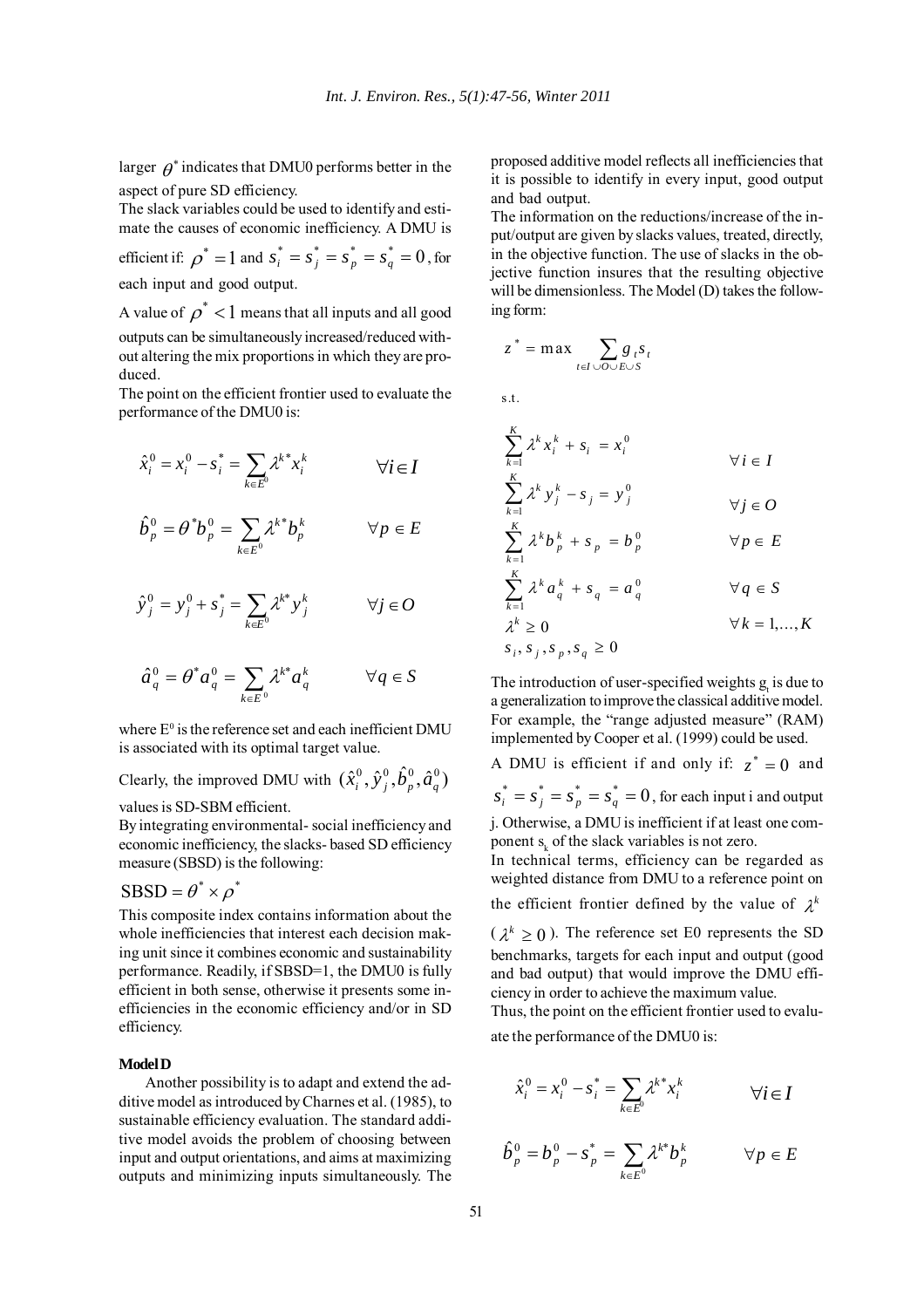$$
\hat{y}_{j}^{0} = y_{j}^{0} + s_{j}^{*} = \sum_{k \in E^{0}} \lambda^{k*} y_{j}^{k} \qquad \forall j \in O
$$

$$
\hat{a}_q^0 = a_q^0 - s_q^* = \sum_{k \in E^0} \lambda^{k^*} a_q^k \qquad \forall q \in S
$$

Clearly, the improved DMU with  $(\hat{x}_i^0, \hat{y}_j^0, \hat{b}_p^0, \hat{a}_q^0)$ values is efficient.

# **RESULTS & DISCUSSION**

In order to validate the proposed models, the first step is to establish a list of possible inputs and outputs that represents the three dimensions of sustainability (social-political, economic, and environmental).

These data generally provide imperfect proxies for what we would really like to measure. Besides, the selection of inputs and outputs also depends on data availability and coverage.

From the Italian Statistical Yearbook, we establish a dataset for 20 Italian regions for the year 2007. The data collection activity has been carried out analyzing how the SD is performed in Italy and which are the most representative data to use into the models. We have considered an economic input, energy consumption, and an economic output, the Gross Domestic Product (GDP) for each region. In addition an environmental output (CO<sub>2</sub> emissions) and a social output (poverty rate) have been introduced for the environmental and social dimensions, respectively. Summary data of these inputs and outputs for all the Italian regions are shown in Table 1.

There are obvious economic and social disparities between the northern and the southern areas in view of the fact that the mean GDP of the northern areas is almost twice with respect to GDP of the southern areas. Consequently, the poverty rate is higher for southern Italy.

All the four DEA models (A,B,C,D) used in this study are run to obtain indicators for the SD performance of Italian regions. The results are given in Table 2. It is

| Area          | <b>Regions</b>            | <b>Energy</b><br>consumption<br>(kWh per<br>capita) | CO <sub>2</sub> emissions<br>from road<br>transportation<br>(ton per capita) | Poverty rate<br>(%) | <b>GDP</b><br>$(Mln \epsilon)$ |
|---------------|---------------------------|-----------------------------------------------------|------------------------------------------------------------------------------|---------------------|--------------------------------|
| <b>NORTH</b>  | Piemonte                  | 12322,9                                             | 2,4                                                                          | 5,3                 | 23284                          |
|               | Valle d'Aosta             | 568,9                                               | 5,3                                                                          | 3                   | 27560                          |
|               | Lombardia                 | 25397,8                                             | 1,7                                                                          | $\overline{4}$      | 27429                          |
|               | Trentino<br>Alto<br>Adige | 2514,9                                              | 2,7                                                                          | 5,8                 | 21245                          |
|               | Veneto<br>Friuli-Venezia  | 12197,7                                             | 2, 5                                                                         | 2,9                 | 26345                          |
|               | Giulia                    | 3455,7                                              | $\overline{2}$                                                               | 4,2                 | 24994                          |
|               | Liguria<br>Emilia         | 3228,6                                              | 2,4                                                                          | 3,9                 | 24040                          |
|               | Romagna                   | 14055,4                                             | 2,1                                                                          | 3,7                 | 26344                          |
| CENTRAL       | Toscana                   | 8861                                                | $\overline{2}$                                                               | 5,2                 | 23307                          |
|               | Umbria                    | 2359,6                                              | 1,7                                                                          | 5,7                 | 20224                          |
|               | Marche                    | 3198,4                                              | $\overline{2}$                                                               | 5,3                 | 21675                          |
|               | Lazio                     | 10558,9                                             | 1,8                                                                          | 7,9                 | 25131                          |
|               | Abruzzo                   | 2861,4                                              | 2,9                                                                          | 7,9                 | 17616                          |
|               | Molise                    | 515,9                                               | 2,1                                                                          | 11,3                | 15942                          |
| <b>HILOOS</b> | Campania                  | 6422,4                                              | 1,7                                                                          | 15,6                | 13727                          |
|               | Puglia                    | 9175,7                                              | 1,7                                                                          | 15,5                | 13979                          |
|               | B asilic ata              | 1002,5                                              | 1,7                                                                          | 12,8                | 15247                          |
|               | Calabria                  | 2123,3                                              | 2,3                                                                          | 14,3                | 13797                          |
|               | Sicilia                   | 7568,4                                              | $\overline{2}$                                                               | 17,2                | 14091                          |
|               | Sardegna                  | 3085,9                                              | 1,4                                                                          | 13,9                | 16488                          |

### **Table 1. Data for Italian Regions**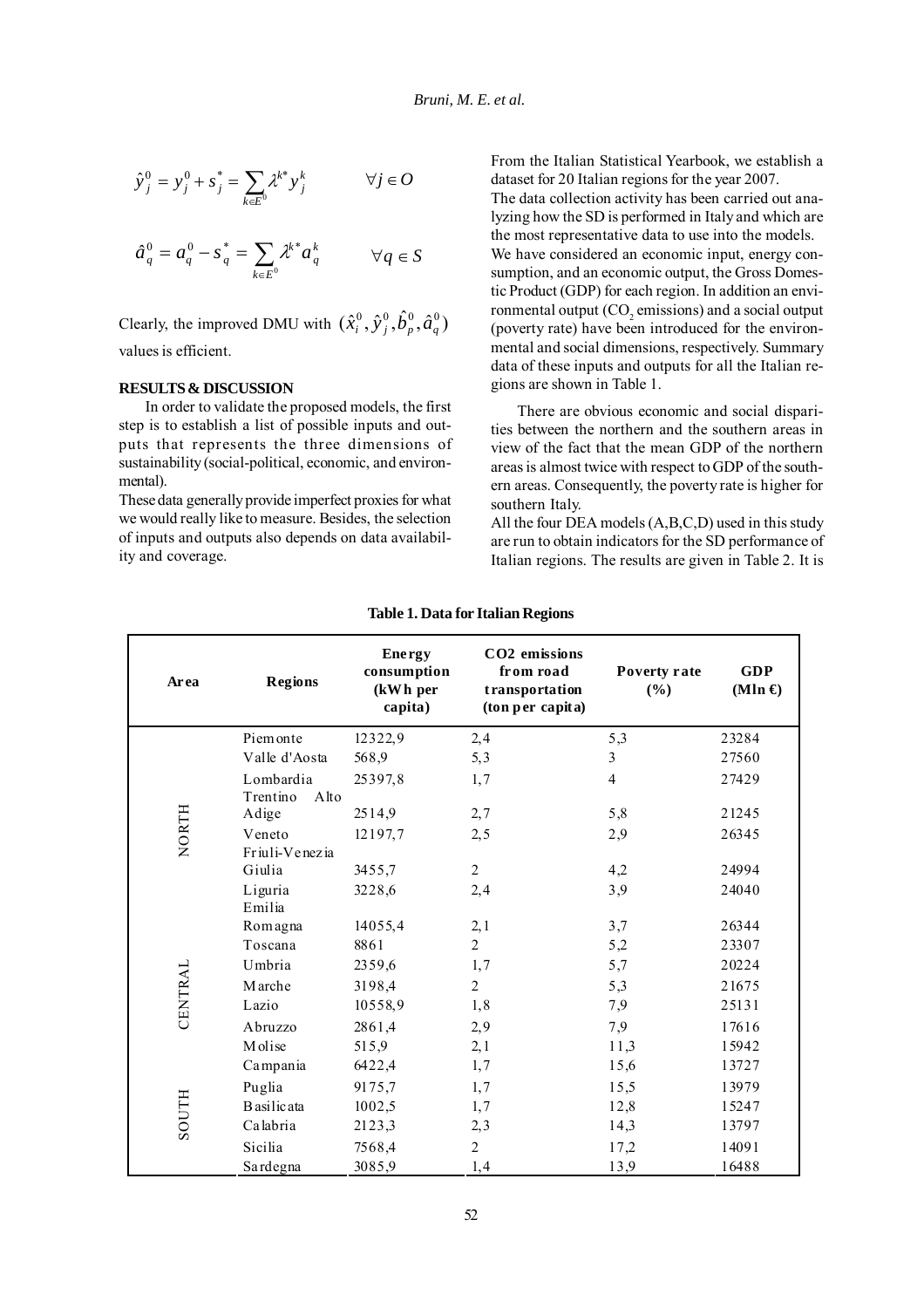possible to note that the SD efficiency score of DMUs under the models A, B and D are rather consistent. It is also clear from the results that Model C has a very low discriminating power. This result is somewhat expected since it takes as input the optimal value of Model B.

Fig. 1, 2, and 3 give an idea of the general correspondence between the results obtained from the Models A, B, and D. There is good agreement for all the DMUs with some discrepancies in the efficiency scores of inefficient units.

|                       | Model            |      |      |               |      |             |
|-----------------------|------------------|------|------|---------------|------|-------------|
| Region                |                  | A    | B    | $\mathcal{C}$ | D    | <b>SBSD</b> |
| Piemonte              | DMU 1            | 0.72 | 0.69 | 1.00          | 0.64 | 0.69        |
| Valle d'Aosta/Vallée  | DMU <sub>2</sub> | 1.00 | 1.00 | 1.00          | 0.00 | 1.00        |
| Lombardia             | DMU <sub>3</sub> | 1.00 | 1.00 | 1.00          | 0.00 | 1.00        |
| Trentino-Alto Adige   | DMU 4            | 0.85 | 0.74 | 1.00          | 0.26 | 0.74        |
| Veneto                | DMU <sub>5</sub> | 0.79 | 0.76 | 1.00          | 0.13 | 0.76        |
| Friuli-Venezia Giulia | DMU 6            | 1.00 | 1.00 | 1.00          | 0.00 | 1.00        |
| Liguria               | DMU 7            | 0.89 | 0.81 | 1.00          | 0.20 | 0.81        |
| Emilia-Romagna        | DMU <sub>8</sub> | 1.00 | 1.00 | 1.00          | 0.00 | 1.00        |
| Toscana               | DMU 9            | 0.87 | 0.85 | 1.00          | 0.44 | 0.85        |
| Umbria                | <b>DMU 10</b>    | 1.00 | 1.00 | 1.00          | 0.00 | 1.00        |
| Marche                | <b>DMU 11</b>    | 0.88 | 0.87 | 1.00          | 0.27 | 0.87        |
| Lazio                 | <b>DMU 12</b>    | 1.00 | 1.00 | 1.00          | 0.00 | 1.00        |
| Abruzzo               | <b>DMU 13</b>    | 0.60 | 0.49 | 1.00          | 0.89 | 0.49        |
| Molise                | <b>DMU 14</b>    | 1.00 | 1.00 | 1.00          | 0.00 | 1.00        |
| Campania              | <b>DMU 15</b>    | 0.61 | 0.74 | 0.83          | 1.27 | 0.61        |
| Puglia                | <b>DMU 16</b>    | 0.60 | 0.68 | 0.80          | 1.29 | 0.54        |
| <b>B</b> asilicata    | DMU 17           | 1.00 | 1.00 | 1.00          | 0.00 | 1.00        |
| Calabria              | <b>DMU 18</b>    | 0.59 | 0.55 | 1.00          | 1.45 | 0.55        |
| Sicilia               | <b>DMU 19</b>    | 0.53 | 1.00 | 0.60          | 1.92 | 0.60        |
| Sardegna              | <b>DMU 20</b>    | 0.93 | 1.00 | 0.90          | 0.00 | 0.90        |

**Table 2. Efficiency scores**



**Fig. 1. Efficiency trend of Model A**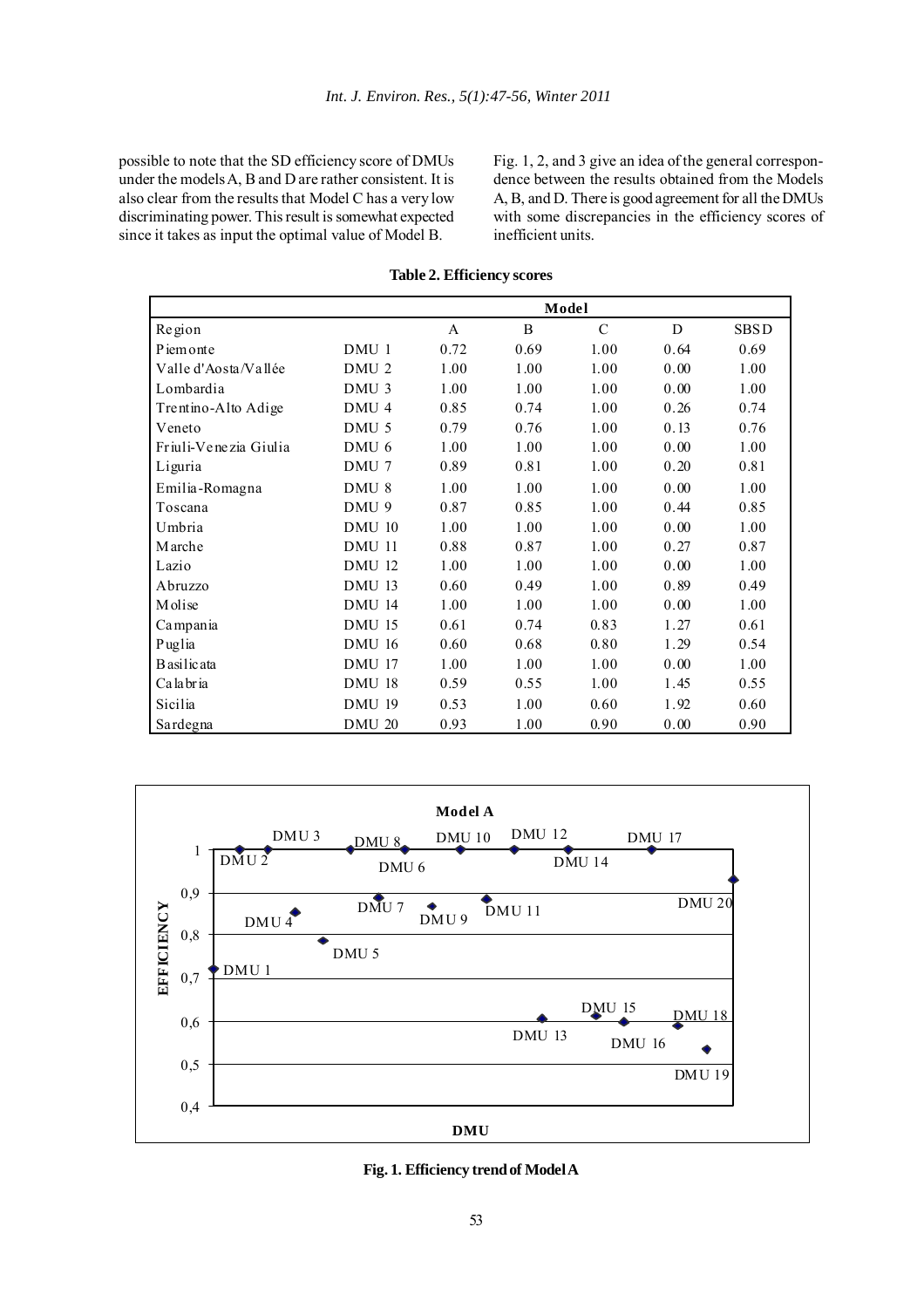

**Fig. 2. Efficiency trend of Model B**



**Fig. 3. Efficiency trend of Model D**

It is important to highlight that the four models can only give results that are compatible with their definition, and that there are some differences in these latter: Models A and B are radial model, whilst models C and D are non-radial models. Furthermore, Model D identifies as efficient a DMU with optimal objective function equal to zero, instead of one (this is the reason of inverting the vertical axes in Fig. 3). Notwithstanding these differences, the results are quite homogeneous in identifying unison efficiency for all but two regions, namely Sicilia and Sardegna.

These two regions are deemed efficient by Model B, whereas behave as inefficient in Model A. In order to analyze this behaviour, it is beneficial to recall that Model A seeks a radial reduction in the input, the environmental and the social output, while Model B is only concerned with the reduction in the environmental and the social output. A lower efficiency score for Sicilia in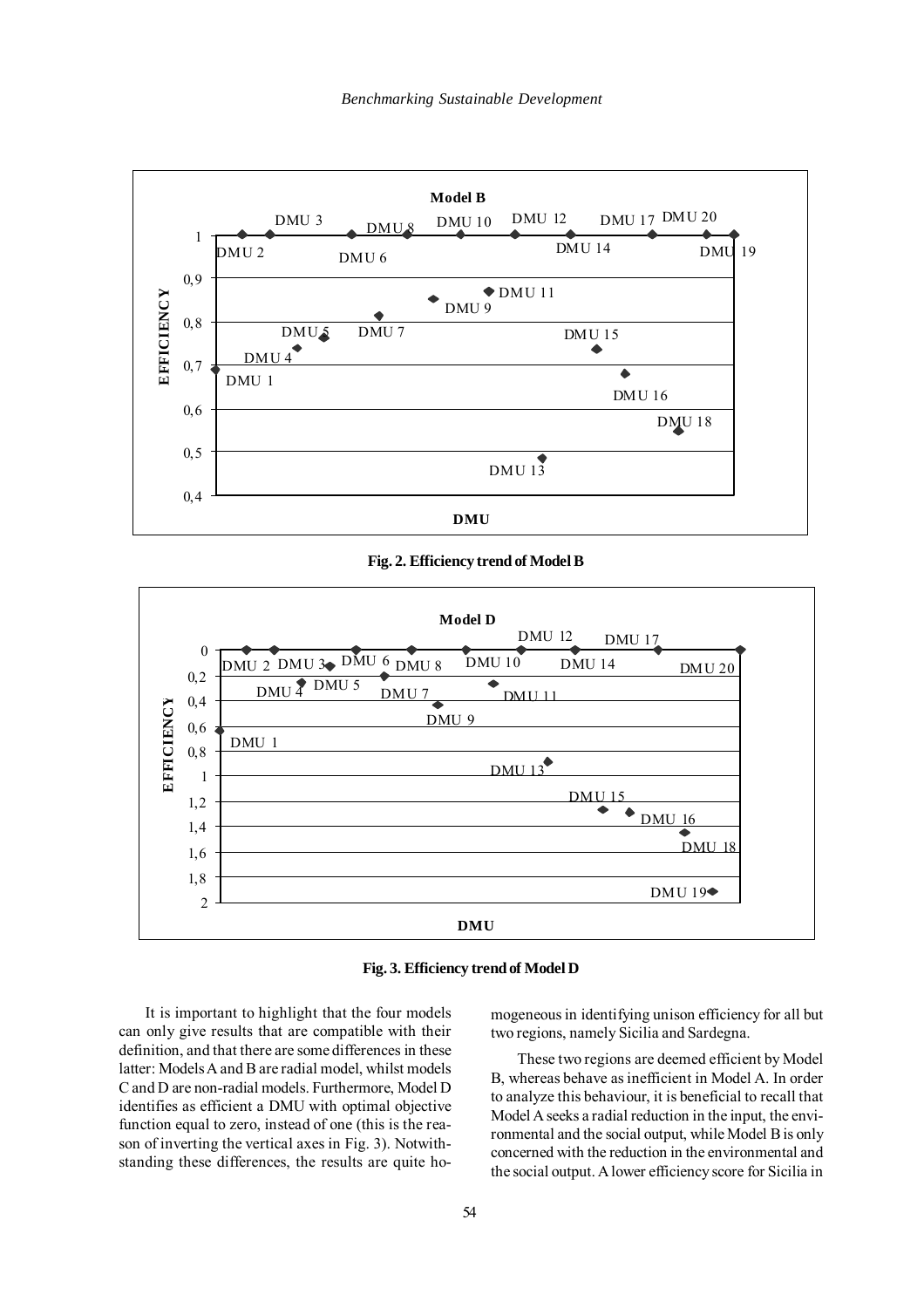Model A is due to economic inefficiencies and a high poverty rate. This is further evident when we look at the efficiencies scores of the other three models (Models B, C and D). In particular, the score of Model B equal to one states that for the Sicilia region a reduction is not possible in poverty rate and CO2 emission, unless a reduction in GDP is tolerated. Sicilia's efficiency score of 0.6 for Model C supports this statement. In fact, this Model detects some infeasibility in the economic input and output, when the social and environmental unwanted aspects are set to their minimum.

From the results obtained, it is possible to note that the inefficient regions are, overall, southern regions and some central regions. In particular, their inefficiency comes from high poverty rate and CO2 emissions. The political implication of these findings is that these regions have to concentrate to keep low the rate of CO2 emissions and to favourite a good sustainable development from a social point of view. Exceptions are Basilicata and Sardegna regions, which exhibit a low poverty rate and a medium GDP per capita. The most inefficient DMUs are Sicilia, Calabria, Puglia, Campania and Abruzzo. Piemonte is borderline, even though has a good geographical position for the industrial placement.

The results of Model B show that, by joining the environmental and social aspects and fixing the good output and input, we can have a different vision of the Italian regions. In particular, Abruzzo presents the lowest efficiency rate. This can be explained from the high amount of CO2 emission evident in Table 1.

We recall in this respect, that this model does not consider the slacks in input and desirable outputs, but it integrates environmental and social inefficiencies. To obtain the SBSD, it is necessary to carry out the product between the two values of objective function coming from Models B and C, respectively. This composite index contains information about the whole inefficiencies that involve each DMU. Thus, it is possible to rank the inefficient DMUs and to detect the most inefficient DMU.

As far as Model D is concerned, we observe that the inefficient unit set is: DMU 1 (Piemonte), DMU 4 (Trentino Alto Adige); DMU 5 (Veneto); DMU 7 (Liguria); DMU 9 (Toscana); DMU 11 (Marche); DMU 13 (Abruzzo); DMU 15 (Campania); DMU 16 (Puglia); DMU 18 (Calabria); DMU 19 (Sicilia).

As noted from the efficiency score values reported in Table2 the DMU 1 (Piemonte) is the unit that needs adjustment in all the four variables. Particularly, the reduction of input used would be very large and, also, the bad environmental and qualitative output reduction would be important to achieve the efficiency. The other regions analyzed above, instead, Marche (DMU 11) and Calabria (DMU 18), require a reduction of social rate to increase, largely, the GDP (good output).

### **CONCLUSION**

The environmental and social challenges we face today tend to have a greater widespread impact than in the past. It is becoming increasingly clear that what we do in one country affects people and ecosystems throughout the world. Environmental pollution has transcended national boundaries and is threatening the global ecosystem. The same considerations are in order for the social problem since the quality of daily life is compromised by different topics, for example the problem of multiethnic society, also consequence of globalization phenomena. In this respect it becomes of paramount importance to have a tool to compare different regions on the basis of their sustainability. The main focus of this study is methodological. We have demonstrated how a practical methodological tool can be used to assess the sustainability of developed countries through the case study of Italy. It is worth to stress at this point that this application highlights the potential practical usefulness of the approach, although the results might be debatable since the concept of sustainability in itself has stimulated harsh debates yet to be resolved. To keep our discussion focused, we have deliberately abstracted from such practical fine-tuning of our empirical analysis, but it should be clear that such extensions could be carried out by using the presented methodology. In this respect, the quality and coverage of data remains an ongoing concern. A further note concerns the exact interpretation of the reported values. We firmly stress that the proposed methodology is essentially comparative in its nature and can only assess overall SD in comparison to other countries. Hence, the comparative indices alone are clearly insufficient for thorough SD monitoring. Still, we strongly believe that they can be particularly useful for identifying and promoting sustainable policies and practices.

#### **REFERENCES**

Avalos-Gonzalez, J. A., Rico-Melgoza, J. J. and Madrigal, M. (2006). Total quality management indicators and DEA for Benchmarking the Mexican Electrical Industry, in Engineering Management Conference, IEEE International Publication, pp. 388-392.

Bosetti, V., Cassinelli, M. and Lanza A. (2004). Using Data Envelopment Analysis to Evaluate Environmentally Conscious Tourism Management", working paper No. 59.04, Fondazione Eni Enrico Mattei, Milano, 25 May.

Charnes, A. , Cooper, W. W. and Rhodes, E. (1978). Measuring the efficiency of decision making units, Eur. J. Oper. Res., **2** 6 pp. 429–444.